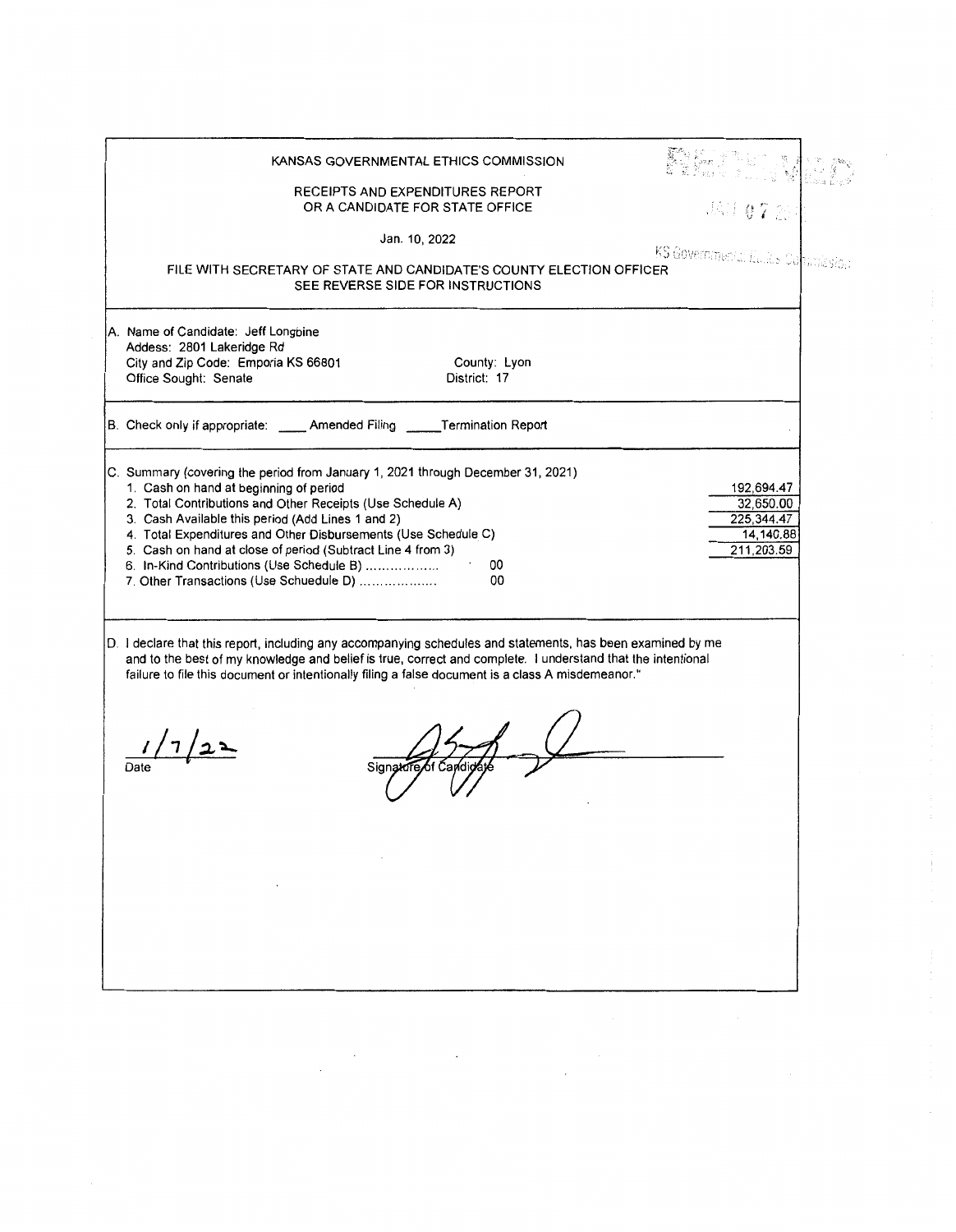Jeff Longbine

|                           |                                                           | Occupation & Industry<br>of Individual Giving | <b>Check Appropriate Box</b> |                 |            | Amount of<br>Cash, |                                    |
|---------------------------|-----------------------------------------------------------|-----------------------------------------------|------------------------------|-----------------|------------|--------------------|------------------------------------|
|                           | More Than \$150<br><b>Name and Address of Contributor</b> |                                               |                              | Cash Check Loan |            | E funds<br>Other   | Check, Loan<br>or Other<br>Receipt |
| Date                      |                                                           |                                               |                              |                 |            |                    |                                    |
| 8/13/2021                 | Evergy Employee Power PAC                                 |                                               |                              |                 |            |                    |                                    |
|                           | PO Box 889                                                | <b>PAC</b>                                    | X                            |                 |            | \$500.00           |                                    |
|                           | Topeka, KS 66601                                          |                                               |                              |                 |            |                    |                                    |
| 8/13/2021                 | Kansas Hospital Association PAC                           |                                               |                              |                 |            |                    |                                    |
|                           | 215 E 8th Ave                                             | <b>PAC</b>                                    |                              | X               |            |                    | \$250.00                           |
|                           | Topeka, KS 66603                                          |                                               |                              |                 |            |                    |                                    |
| 9/29/2021                 | Anheuser Busch                                            |                                               |                              |                 |            |                    |                                    |
|                           | One Busch Place                                           | <b>Brewing</b>                                |                              | X               |            |                    | \$250.00                           |
|                           | St. Louis, MO 63118-1852                                  |                                               |                              |                 |            |                    |                                    |
| 9/29/2021                 | ATT Services, Inc.                                        |                                               |                              |                 |            |                    |                                    |
|                           | 220 SE 6th Ave.                                           | Communications                                |                              | X               |            |                    | \$250.00                           |
|                           | Topeka, KS 66603                                          |                                               |                              |                 |            |                    |                                    |
| 9/29/2021                 | Walmart Inc                                               |                                               |                              |                 |            |                    |                                    |
|                           | 702 SW 8th Street                                         | Retail                                        | X                            |                 |            |                    | \$1,000.00                         |
|                           | Bentonville, AR 72716                                     |                                               |                              |                 |            |                    |                                    |
| 9/29/2021                 | Kansas Electric Power Coop                                |                                               |                              |                 |            |                    |                                    |
|                           | PO Box 4877                                               | Energy                                        |                              | X               |            |                    | \$100.00                           |
|                           | Topeka, KS 66604                                          |                                               |                              |                 |            |                    |                                    |
| 9/29/2021                 | Kansas Independent Pharmacy Pac                           |                                               |                              |                 |            |                    |                                    |
|                           | 3512 SW Fairlawn Rd, Ste 300                              |                                               |                              | X               | <b>PAC</b> | \$250.00           |                                    |
|                           | Topeka, KS 66614                                          |                                               |                              |                 |            |                    |                                    |
| 11/18/2021                | Kansas Automotive Dealers EAC                             |                                               |                              |                 |            |                    |                                    |
|                           | 731 South Kansas Ave                                      | PAC                                           |                              | X               |            |                    | \$250.00                           |
|                           | Topeka, KS 66603                                          |                                               |                              |                 |            |                    |                                    |
|                           | 11/18/2021 Allstate Ins Company                           |                                               |                              |                 |            |                    |                                    |
|                           | 2775 Sanders Road                                         | Insurance                                     |                              | X               |            |                    | \$300.00                           |
|                           | Northbrook, IL 60062                                      |                                               |                              |                 |            |                    |                                    |
| 11/18/2021                | Scott Consulting - Riley Scott                            |                                               |                              |                 |            |                    |                                    |
|                           | 825 S Kansas Ave, Suite 250                               | Consulting                                    | X                            |                 |            |                    | \$1,000.00                         |
|                           | Topeka, KS 66612                                          |                                               |                              |                 |            |                    |                                    |
| 11/18/2021                | Hy-Vee Inc Employees PAC                                  |                                               |                              |                 |            |                    |                                    |
|                           | 5820 Westown Parkway                                      |                                               |                              |                 |            |                    |                                    |
|                           | West Des Moines, IA 50266                                 | <b>PAC</b>                                    |                              | X.              |            |                    | \$500.00                           |
|                           |                                                           |                                               |                              |                 |            |                    |                                    |
| <b>Subtotal This Page</b> | t. Inggunak                                               |                                               |                              |                 |            |                    | \$4,650.00                         |

 $\frac{ \text{Page 1 of 10 }}{4}$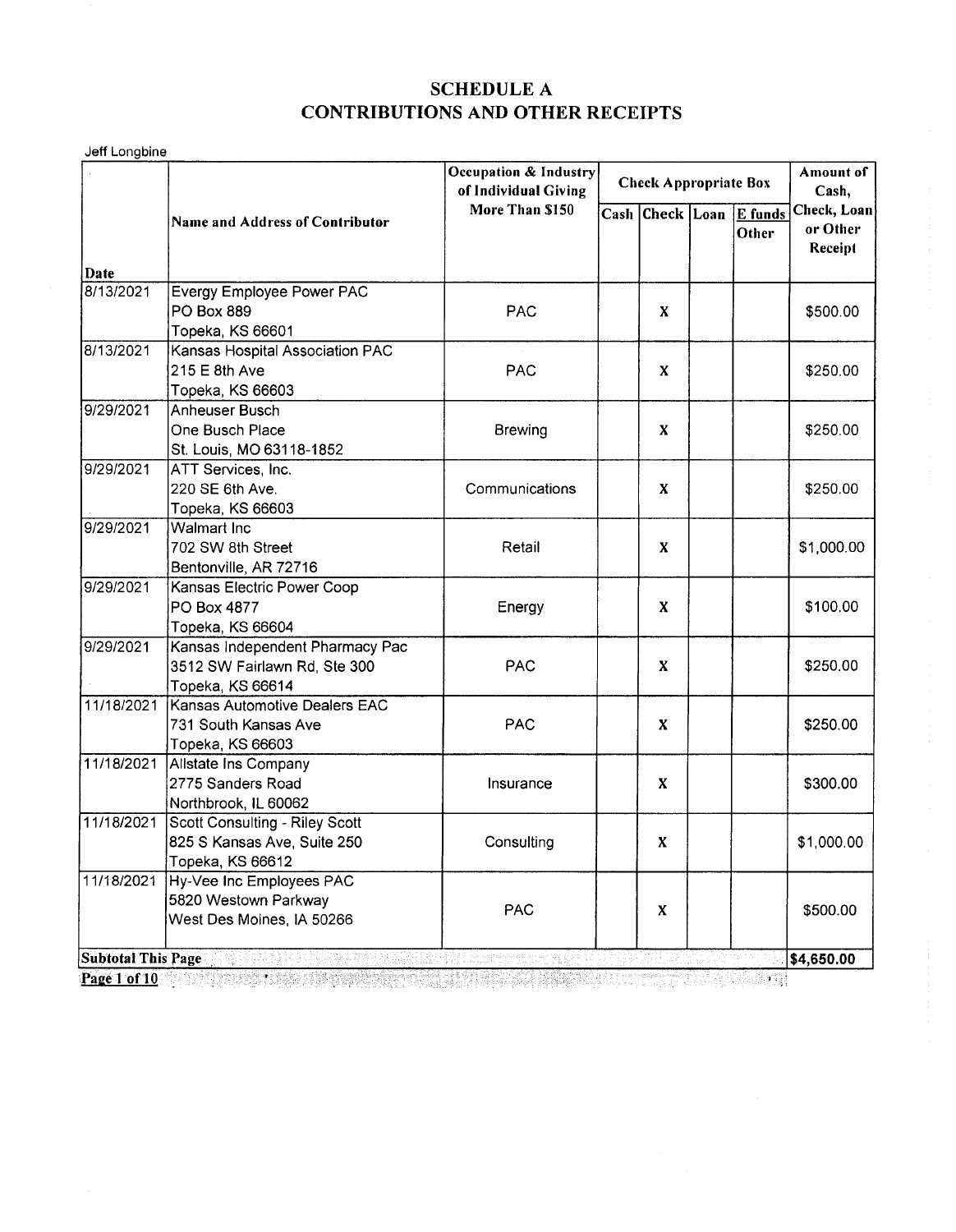Jeff Longbine

|                           |                                                    | Occupation & Industry<br>of Individual Giving | <b>Check Appropriate Box</b> |                                                                                                                                                                                                                                  | Cash, | Amount of        |                                    |
|---------------------------|----------------------------------------------------|-----------------------------------------------|------------------------------|----------------------------------------------------------------------------------------------------------------------------------------------------------------------------------------------------------------------------------|-------|------------------|------------------------------------|
|                           | More Than \$150<br>Name and Address of Contributor |                                               |                              | Cash Check Loan                                                                                                                                                                                                                  |       | E funds<br>Other | Check, Loan<br>or Other<br>Receipt |
| Date                      | 11/18/2021 Hollywood Casino at KS Speedway         |                                               |                              |                                                                                                                                                                                                                                  |       |                  |                                    |
|                           | 777 Hollywood Casino Blvd                          | Gambling                                      |                              | X                                                                                                                                                                                                                                |       |                  | \$500.00                           |
|                           | Kansas City, KS 66111                              |                                               |                              |                                                                                                                                                                                                                                  |       |                  |                                    |
| 11/18/2021                | KS State Farm Insurance Agents &                   |                                               |                              |                                                                                                                                                                                                                                  |       |                  |                                    |
|                           | <b>Employees Pac</b>                               |                                               |                              |                                                                                                                                                                                                                                  |       |                  |                                    |
|                           | 825 S Kansas Ave, Suite 500                        | <b>PAC</b>                                    |                              | X                                                                                                                                                                                                                                |       |                  | \$500.00                           |
|                           | Topeka, KS 66612                                   |                                               |                              |                                                                                                                                                                                                                                  |       |                  |                                    |
| 11/18/2021                | Kansas Rural Independent Telecoms                  |                                               |                              |                                                                                                                                                                                                                                  |       |                  |                                    |
|                           | PO Box 4799                                        | <b>PAC</b>                                    |                              | X                                                                                                                                                                                                                                |       |                  | \$500.00                           |
|                           | Topeka, KS 66604                                   |                                               |                              |                                                                                                                                                                                                                                  |       |                  |                                    |
| 11/18/2021                | Curo Management LLC                                | Financial                                     |                              |                                                                                                                                                                                                                                  |       |                  |                                    |
|                           | 3527 North Ridge Road                              |                                               | X<br>Technologies            |                                                                                                                                                                                                                                  |       |                  | \$1,000.00                         |
|                           | Wichita, KS 67205                                  |                                               |                              |                                                                                                                                                                                                                                  |       |                  |                                    |
| 11/18/2021                | Blue Cross & Blue Shield of KS                     |                                               |                              |                                                                                                                                                                                                                                  |       |                  |                                    |
|                           | 1133 SW Topeka Blvd                                | <b>Healthcare Services</b>                    |                              | X                                                                                                                                                                                                                                |       |                  | \$500.00                           |
|                           | Topeka, KS 66629                                   |                                               |                              |                                                                                                                                                                                                                                  |       |                  |                                    |
| 11/18/2021                | <b>BNSF Railway Company</b>                        |                                               |                              |                                                                                                                                                                                                                                  |       |                  |                                    |
|                           | 2500 Lou Menk Dr., AOB-2                           | Railroad                                      |                              | X                                                                                                                                                                                                                                |       |                  | \$500.00                           |
|                           | Fort Worth, TX 76131                               |                                               |                              |                                                                                                                                                                                                                                  |       |                  |                                    |
| 11/18/2021                | Kansas Insurance PAC (INSPAC)                      |                                               |                              |                                                                                                                                                                                                                                  |       |                  |                                    |
|                           | PO Box 55                                          | <b>PAC</b>                                    |                              | X                                                                                                                                                                                                                                |       |                  | \$500.00                           |
|                           | Topeka, KS 66601                                   |                                               |                              |                                                                                                                                                                                                                                  |       |                  |                                    |
| 11/18/2021                | <b>HCA KS Good Government Fund PAC</b>             |                                               |                              |                                                                                                                                                                                                                                  |       |                  |                                    |
|                           | 550 N Hillside St                                  | <b>PAC</b>                                    |                              | X                                                                                                                                                                                                                                |       |                  | \$500.00                           |
|                           | Wichita, KS 67214                                  |                                               |                              |                                                                                                                                                                                                                                  |       |                  |                                    |
| 11/18/2021                | Kansas Association for Responsible                 |                                               |                              |                                                                                                                                                                                                                                  |       |                  |                                    |
|                           | Liquor Laws, Inc.                                  | Lobbyist                                      |                              | X                                                                                                                                                                                                                                |       |                  | \$250.00                           |
|                           | 919 Kansas Ave.                                    |                                               |                              |                                                                                                                                                                                                                                  |       |                  |                                    |
|                           | Topeka, KS 66612                                   |                                               |                              |                                                                                                                                                                                                                                  |       |                  |                                    |
| 11/18/2021                | Whitney B. Damron, P.A.                            |                                               |                              |                                                                                                                                                                                                                                  |       |                  |                                    |
|                           | 919 S. Kansas Ave.                                 | Lobbyist                                      |                              | X                                                                                                                                                                                                                                |       |                  | \$250.00                           |
| <b>Subtotal This Page</b> | Topeka, KS 66612                                   |                                               |                              |                                                                                                                                                                                                                                  |       |                  | \$5,000.00                         |
|                           |                                                    |                                               |                              | - 1999년 1999년 - 1999년 - 1999년<br>대한민국의 대한민국의 대한민국의 대한민국의 대한민국의 대한민국의 대한민국의 대한민국의 대한민국의 대한민국의 대한민국의 대한민국의 대한민국의 대한민국의 대한민국의 대한민국의 대한민국의 대한민국의 대한민국의 대한민국의 대한민국의 대한민국의 대한민국의 대한민국의 대한민국의 대한민국의 대한민국의 대한민국의 대한민국의 대한민국의 대한민국의 대한민국의 |       |                  |                                    |
| Page 2 of 10              |                                                    |                                               |                              |                                                                                                                                                                                                                                  |       |                  |                                    |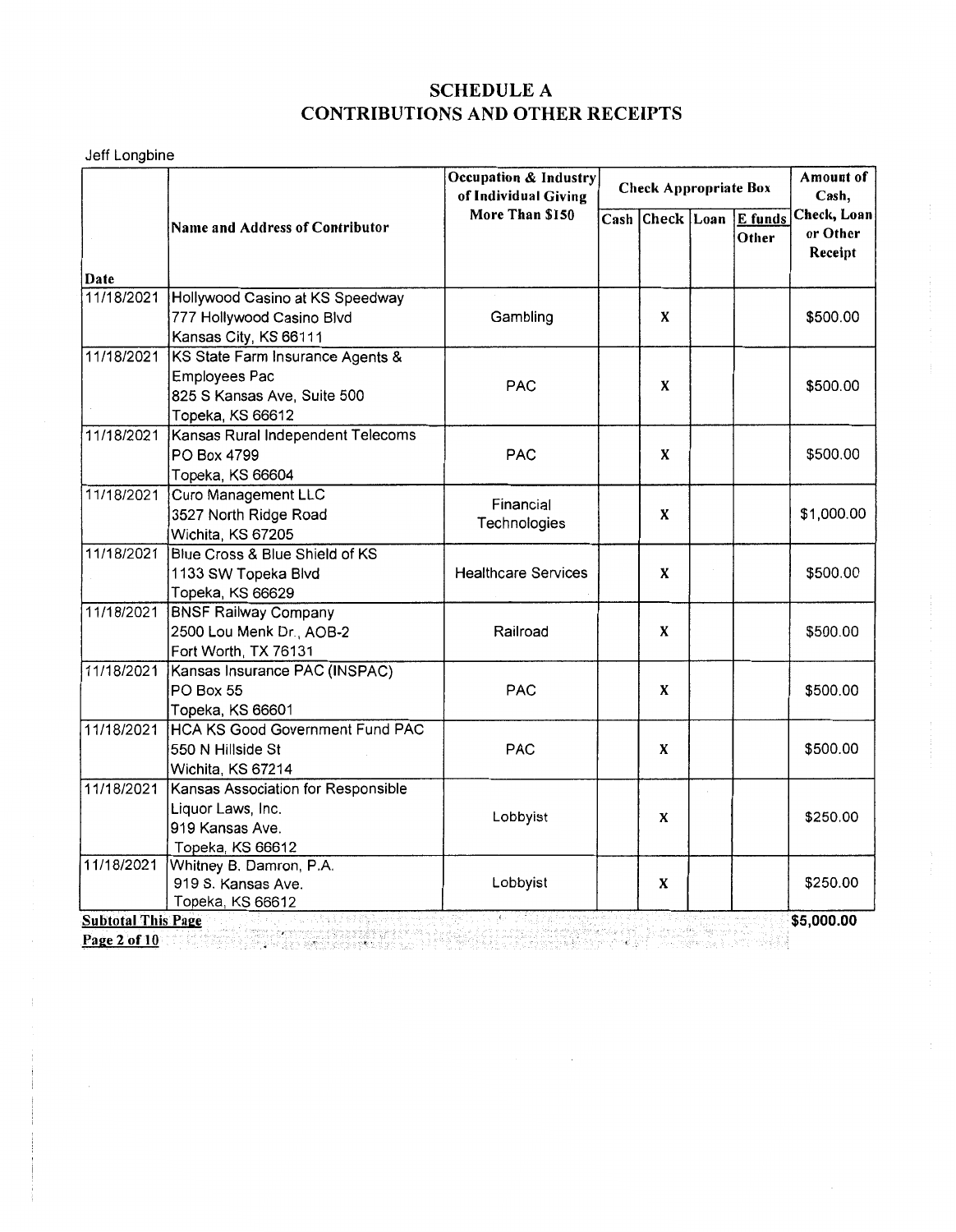| Jeff Longbine             |                                        | Occupation & Industry<br>of Individual Giving | <b>Check Appropriate Box</b> |                 |   | Amount of<br>Cash,      |                                    |
|---------------------------|----------------------------------------|-----------------------------------------------|------------------------------|-----------------|---|-------------------------|------------------------------------|
|                           | <b>Name and Address of Contributor</b> | More Than \$150                               |                              | Cash Check Loan |   | <b>E</b> funds<br>Other | Check, Loan<br>or Other<br>Receipt |
| Date<br>11/18/2021        | Detla Dental of Kansas                 |                                               |                              |                 |   |                         |                                    |
|                           | Po Box 789769                          | <b>Dental Services</b>                        |                              | X               |   |                         | \$1,000.00                         |
|                           | Wichita, KS 67278                      |                                               |                              |                 |   |                         |                                    |
| 11/18/2021                | <b>Liberty Utilities PAC</b>           |                                               |                              |                 |   |                         |                                    |
|                           | <b>PO Box 127</b>                      | <b>PAC</b>                                    |                              | X               |   |                         | \$250.00                           |
|                           | Joplin, MO 64802                       |                                               |                              |                 |   |                         |                                    |
| 11/18/2021                | Cigna Holding Company                  |                                               |                              |                 |   |                         |                                    |
|                           | 701 Pennsylvania Ave., NW Suite 720    | Insurance                                     |                              | X               |   | \$250.00                |                                    |
|                           | Washington, DC 20004                   |                                               |                              |                 |   |                         |                                    |
| 11/18/2021                | One Gas, Inc PAC                       |                                               |                              | X               |   |                         |                                    |
|                           | 15 East Fifth Street                   | <b>PAC</b>                                    |                              |                 |   |                         |                                    |
|                           | Tulsa, OK 74103                        |                                               |                              |                 |   |                         |                                    |
| 11/18/2021                | <b>Charter Communications</b>          |                                               | X                            |                 |   |                         | \$300.00                           |
|                           | 12405 Powerscourt Drive                | Communications                                |                              |                 |   |                         |                                    |
|                           | St. Louis, MO 63131                    |                                               |                              |                 |   |                         |                                    |
| 11/18/2021                | Kansas Funeral Directors               |                                               |                              |                 |   |                         |                                    |
|                           | <b>Association PAC</b>                 | <b>PAC</b>                                    |                              |                 | X |                         |                                    |
|                           | 1200 S Kansas Ave                      |                                               |                              |                 |   |                         | \$200.00                           |
|                           | Topeka, KS 66612                       |                                               |                              |                 |   |                         |                                    |
| 11/18/2021                | Century Link / Lumen                   |                                               |                              |                 |   |                         |                                    |
|                           | PO Box 4065                            | Communications                                |                              | X               |   |                         | \$350.00                           |
|                           | Monroe, LA 71211                       |                                               |                              |                 |   |                         |                                    |
| 12/16/2021                | <b>CVS</b>                             |                                               |                              |                 |   |                         |                                    |
|                           | 1 CVS Drive, MC287                     | Pharmacy                                      |                              | X               |   |                         | \$1,000.00                         |
|                           | Woonsocket, RI 02895                   |                                               |                              |                 |   |                         |                                    |
| 12/16/2021                | Blue Cross & Blue Shield of KS         |                                               | X                            |                 |   |                         |                                    |
|                           | 1133 SW Topeka Blvd                    | <b>Healthcare Services</b>                    |                              |                 |   | \$500.00                |                                    |
|                           | Topeka, KS 66629                       |                                               |                              |                 |   |                         |                                    |
| 12/16/2021                | Kansas Contractors Association PAC     |                                               |                              |                 |   |                         |                                    |
|                           | 800 SW Jackson St #100                 | <b>PAC</b>                                    |                              | X               |   |                         | \$500.00                           |
|                           | Topeka, KS 66612                       | (1984) Sangkan pe                             |                              |                 |   |                         | \$5,350.00                         |
| <b>Subtotal This Page</b> |                                        |                                               |                              |                 |   |                         |                                    |

**Page 3 of 10**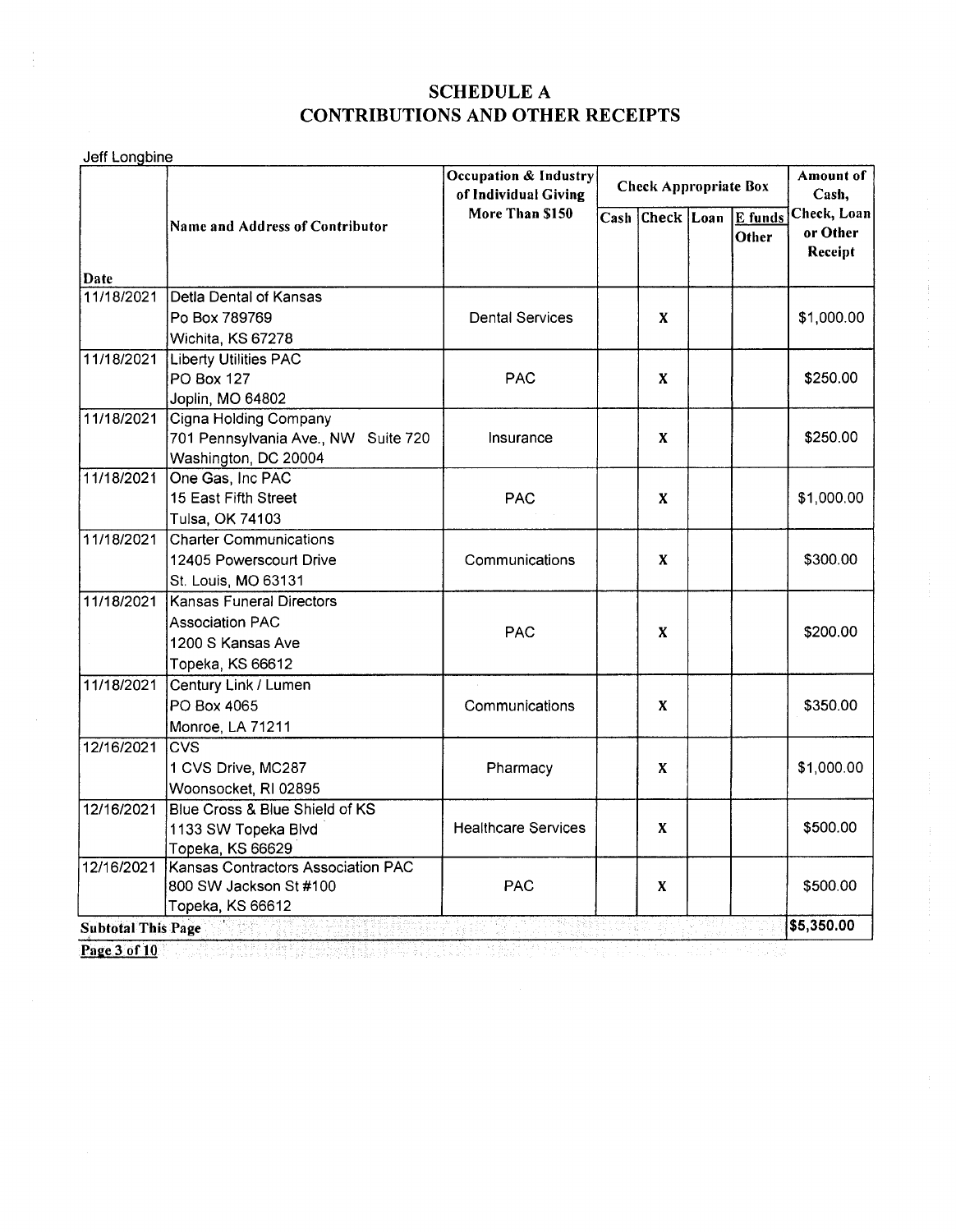Jeff Longbine

|              |                                                                                                                                           | Occupation & Industry<br>of Individual Giving | <b>Check Appropriate Box</b> |                 |  |                  | Amount of<br>Cash,                 |
|--------------|-------------------------------------------------------------------------------------------------------------------------------------------|-----------------------------------------------|------------------------------|-----------------|--|------------------|------------------------------------|
| Date         | <b>Name and Address of Contributor</b>                                                                                                    | More Than \$150                               |                              | Cash Check Loan |  | E funds<br>Other | Check, Loan<br>or Other<br>Receipt |
| 12/16/2021   | <b>ITC Great Plains LLC</b>                                                                                                               |                                               |                              |                 |  |                  |                                    |
|              | 27175 Energy Way<br>Novi, MI 48377                                                                                                        | Energy                                        |                              | X               |  |                  | \$250.00                           |
| 12/16/2021   | <b>CUPAC of Kansas</b><br>901 SW Topeka Blvd<br>Topeka, KS 66612                                                                          | <b>PAC</b>                                    |                              | X               |  |                  | \$500.00                           |
| 12/16/2021   | The Beneficient Company Group, LLC<br>325 North Saint Paul St Ste 4850<br>Dallas, TX 75201                                                | <b>Liquidity Solutions</b>                    |                              | X               |  |                  | \$1,000.00                         |
| 12/16/2021   | Kansas American Family Insurance<br><b>Political Action Committee</b><br>6000 American Parkway<br>Madison, WI 53783                       | <b>PAC</b>                                    |                              | X               |  |                  | \$500.00                           |
| 12/16/2021   | <b>American Property Casualty</b><br>Insurance Association Political Account<br>8700 West Bryn Mawr Ave, Suite 1200S<br>Chicago, IL 60631 | Insurance                                     |                              | X               |  |                  | \$250.00                           |
| 12/16/2021   | <b>Anderson Financial Services</b><br>Loan Max<br>3440 Preston Ridge Rd<br>Alpharetta, GA 30005                                           | <b>Financial Services</b>                     |                              | X               |  |                  | \$500.00                           |
| 12/16/2021   | International Union of Elevator<br><b>Constructors Political Account</b><br>7154 Columbia Gateway Dr<br>Columbia, MD 21046                | Construction                                  |                              | X               |  |                  | \$500.00                           |
| 12/16/2021   | Microsoft Corporation Stakeholders<br><b>Voluntary PAC</b><br>3720 159th Ave, Northeast<br>Building 34, Room 4677<br>Redmond, WA 98052    | <b>PAC</b>                                    |                              | X               |  |                  | \$400.00                           |
| 12/16/2021   | Midwest Health, Inc<br>3024 SW Wanamaker Rd, Suite 300<br>Topeka, KS 66614                                                                | Assisted Living<br>Services                   |                              | X               |  |                  | \$400.00                           |
| 12/16/2021   | <b>KHCA PAC</b><br>1100 SW Gage Blvd, PO Box 4770<br>Topeka, KS 66604                                                                     | <b>PAC</b>                                    |                              | X               |  |                  | \$500.00                           |
| 12/16/2021   | Comcast<br>1701 JFK Boulevard<br>Philadelphia, PA 19103                                                                                   | Communications                                |                              | X               |  |                  | \$500.00                           |
|              | <b>Subtotal This Page</b><br>冷却的东美亚的                                                                                                      |                                               |                              |                 |  |                  | \$5,300.00                         |
| Page 4 of 10 | - "아니, 사람, 사람<br>"오래 그 김래리한 반을 표시서 보고                                                                                                     | 그의 기자가 있는 문제, 나라와 화가 있다                       |                              |                 |  |                  |                                    |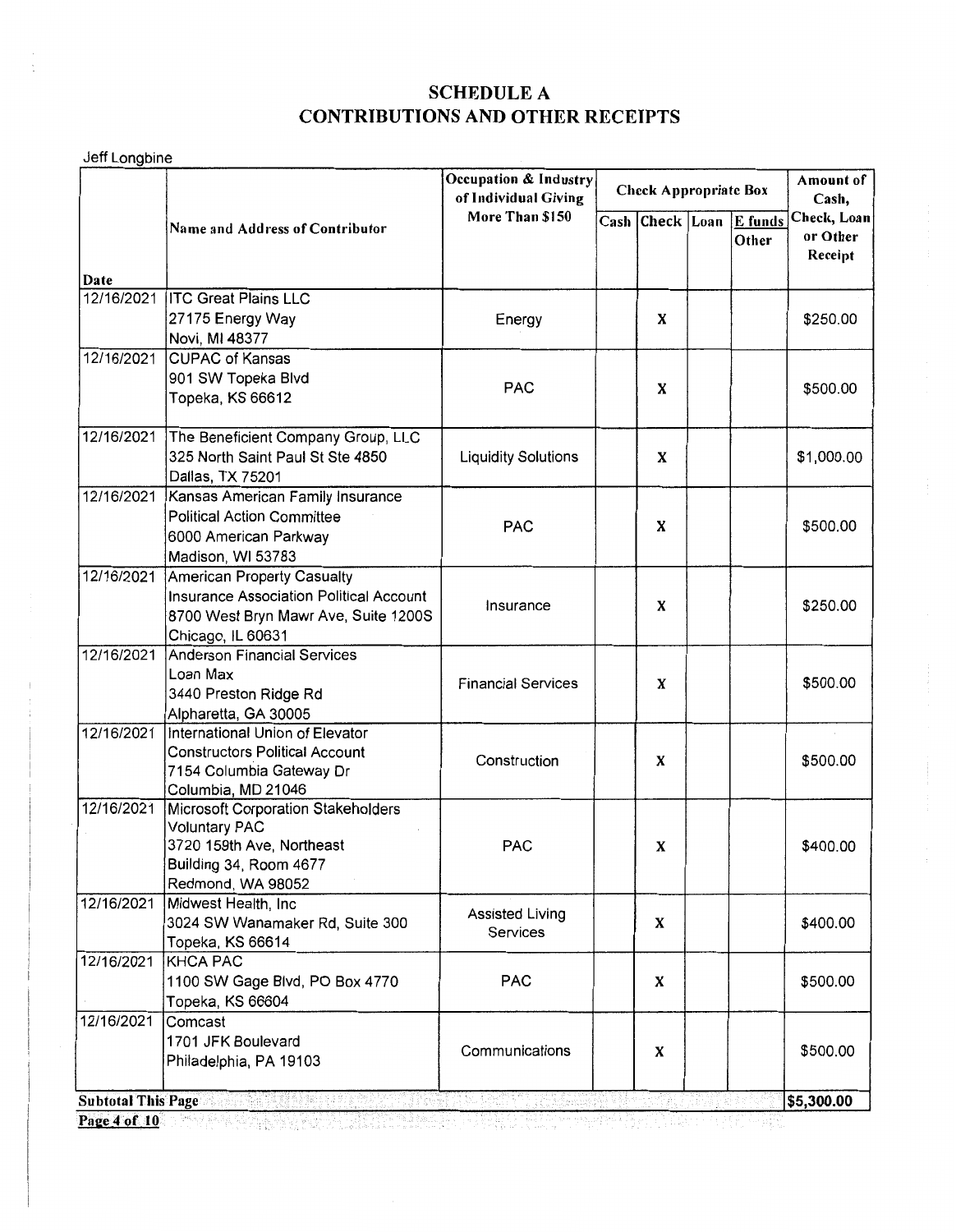Jeff Longbine

|            |                                                                                                |                            | Occupation & Industry<br><b>Check Appropriate Box</b><br>of Individual Giving |   |  | Cash,                            |                                    |
|------------|------------------------------------------------------------------------------------------------|----------------------------|-------------------------------------------------------------------------------|---|--|----------------------------------|------------------------------------|
| Date       | <b>Name and Address of Contributor</b>                                                         | More Than \$150            |                                                                               |   |  | Cash Check Loan E funds<br>Other | Check, Loan<br>or Other<br>Receipt |
| 12/16/2021 | <b>Cox Communications</b>                                                                      |                            |                                                                               |   |  |                                  |                                    |
|            | Lisa Allen - CCI Kansas<br>901 S George Washington Blvd                                        | Communications             |                                                                               | X |  |                                  | \$500.00                           |
| 12/16/2021 | wichita, KS 67211<br>Kansas Cable PAC<br>900 S Kansas Ave<br>Topeka, KS 66612                  | <b>PAC</b>                 |                                                                               | X |  |                                  | \$500.00                           |
| 12/16/2021 | United Health Group PAC<br>330 NW 82nd Street<br>Topeka, KS 66617                              | <b>PAC</b>                 |                                                                               | X |  |                                  | \$1,000.00                         |
| 12/22/2021 | Stray Dog PAC of Kansas<br>11460 Tomahawk Creek Pkwy Ste 300<br>Leawood, KS 66211              | <b>PAC</b>                 |                                                                               | X |  |                                  | \$200.00                           |
| 12/22/2021 | BCS Design, Inc.<br>19930 W 161st Street<br>Olathe, KS 66062                                   | Architecture               |                                                                               | X |  |                                  | \$1,000.00                         |
| 12/22/2021 | Kansas Beer Wholesalers<br><b>Association PAC</b><br>100 SE 9th St Ste 100<br>Topeka, KS 66612 | <b>PAC</b>                 |                                                                               | X |  |                                  | \$1,000.00                         |
| 12/22/2021 | Prairie Band Potawatomi Nation<br>16281 Q Road<br>Mayetta, KS 66509                            | Native American Tribe      |                                                                               | X |  |                                  | \$250.00                           |
| 12/22/2021 | PAC of Kansas Ophthalmologists<br>10 W Phillip Rd, Suite 120<br>Vernon Hills, IL 60061         | <b>PAC</b>                 |                                                                               | X |  |                                  | \$250.00                           |
| 12/31/21   | Derek Fletcher<br>5804 Beechwood Ct<br>Parker, TX 75002                                        | <b>Liquidity Solutions</b> |                                                                               | X |  |                                  | \$1,000.00                         |
| 12/31/21   | Scott Wilson<br>5310 Springmeadow Dr<br>Dallas, TX 75229                                       | <b>Liquidity Solutions</b> |                                                                               | X |  |                                  | \$500.00                           |
| 12/31/21   | Josef Vaculcik<br>2264 Bunker Hill Cir<br>Plano, TX 75075                                      | <b>Liquidity Solutions</b> |                                                                               | X |  |                                  | \$500.00                           |
|            | <b>Subtotal This Page Subtotal This Page</b><br><u>Presidenta de Pina</u>                      |                            |                                                                               |   |  |                                  | \$6,700.00                         |

**Page 5 of 10** despending a separate and the second let  $\mathcal{S}$  in the letter  $\mathcal{S}$  is the letter  $\mathcal{S}$  is a letter  $\mathcal{S}$  is a letter  $\mathcal{S}$  is a letter  $\mathcal{S}$  is a letter  $\mathcal{S}$  is a letter  $\mathcal{S}$  is a l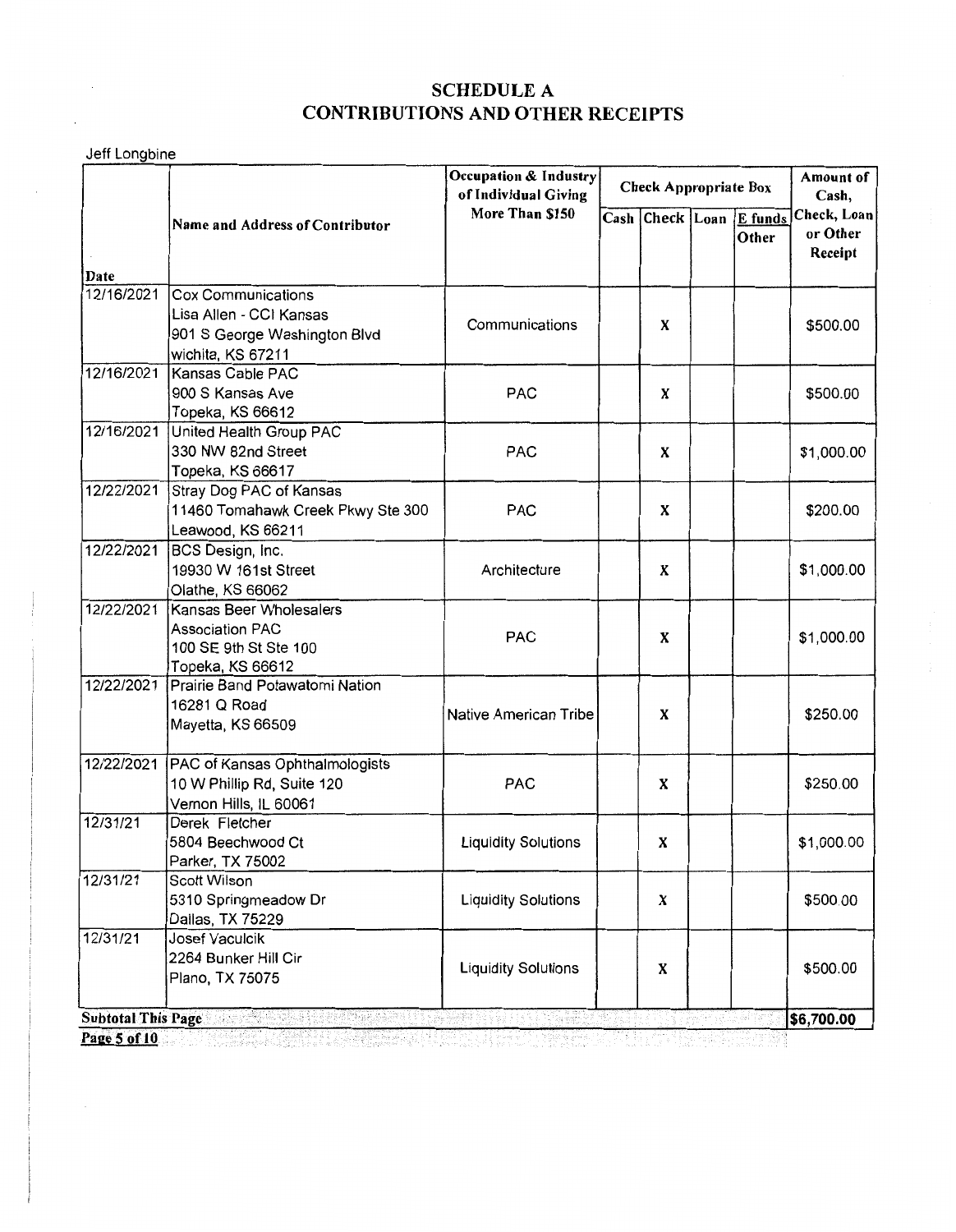Jeff Longbine

|                  |                                                                                                 | Occupation & Industry<br>of Individual Giving |  |   | Check Appropriate Box            | Amount of<br>Cash,                 |
|------------------|-------------------------------------------------------------------------------------------------|-----------------------------------------------|--|---|----------------------------------|------------------------------------|
|                  | More Than \$150<br><b>Name and Address of Contributor</b>                                       |                                               |  |   | Cash Check Loan E funds<br>Other | Check, Loan<br>or Other<br>Receipt |
| Date<br>12/31/21 | James & Tracy Silk<br>3179 Mary Etta Ln<br>Oak Hill, VA 20171                                   | <b>Liquidity Solutions</b>                    |  | X |                                  | \$1,000.00                         |
| 12/31/21         | The Brad Heppner Family Trust<br>325 N St. Paul Street, Suite 4850<br>Dallas, TX 75201          | <b>Liquidity Solutions</b>                    |  | X |                                  | \$1,000.00                         |
| 12/31/21         | Kansas Association of Beverage<br><b>Retailers</b><br>PO Box 3842<br>Topeka, KS 66604           | Retail                                        |  | X |                                  | \$100.00                           |
| 12/31/21         | Teladoc Health Inc PAC<br>28 Liberty Ship Way, Suite 2815<br>Sausalito, CA 94965                | <b>PAC</b>                                    |  | X |                                  | \$250.00                           |
| 12/31/21         | Smile Direct Club, LLC<br>414 Union Street, Suite 800<br>Nashville, TN 37219                    | <b>Dental Services</b>                        |  | X |                                  | \$500.00                           |
| 12/31/21         | Americrown Service Corporation<br>1801 W International Speedway Blvd<br>Daytona Beach, FL 32114 | <b>Event Services</b>                         |  | X |                                  | \$500.00                           |
| 12/31/21         | Braden, Heidner, Lowe & Associates<br>825 S Kansas Ave Suite 500<br>Topeka, KS 66612            | Lobbyist.                                     |  | X |                                  | \$300.00                           |
| 12/31/21         | POM of Kansas, LLC<br>3870 Peachtree Industrial Blvd,<br>STE 340-308<br>Duluth, GA 30096        | Company Database                              |  | X |                                  | \$1,000.00                         |
| 12/31/2021       | <b>Bruce Christenson</b><br>3501 SW Fairlawn Rd, Suite 200<br>Topeka, KS 66614                  | Commercial<br>Development                     |  | X |                                  | \$1,000.00                         |
|                  |                                                                                                 |                                               |  |   |                                  |                                    |
|                  | Subtotal This Page and a state of the state of the state                                        | 74. LATE                                      |  |   |                                  | \$5,650.00                         |

**Page 6 of** IO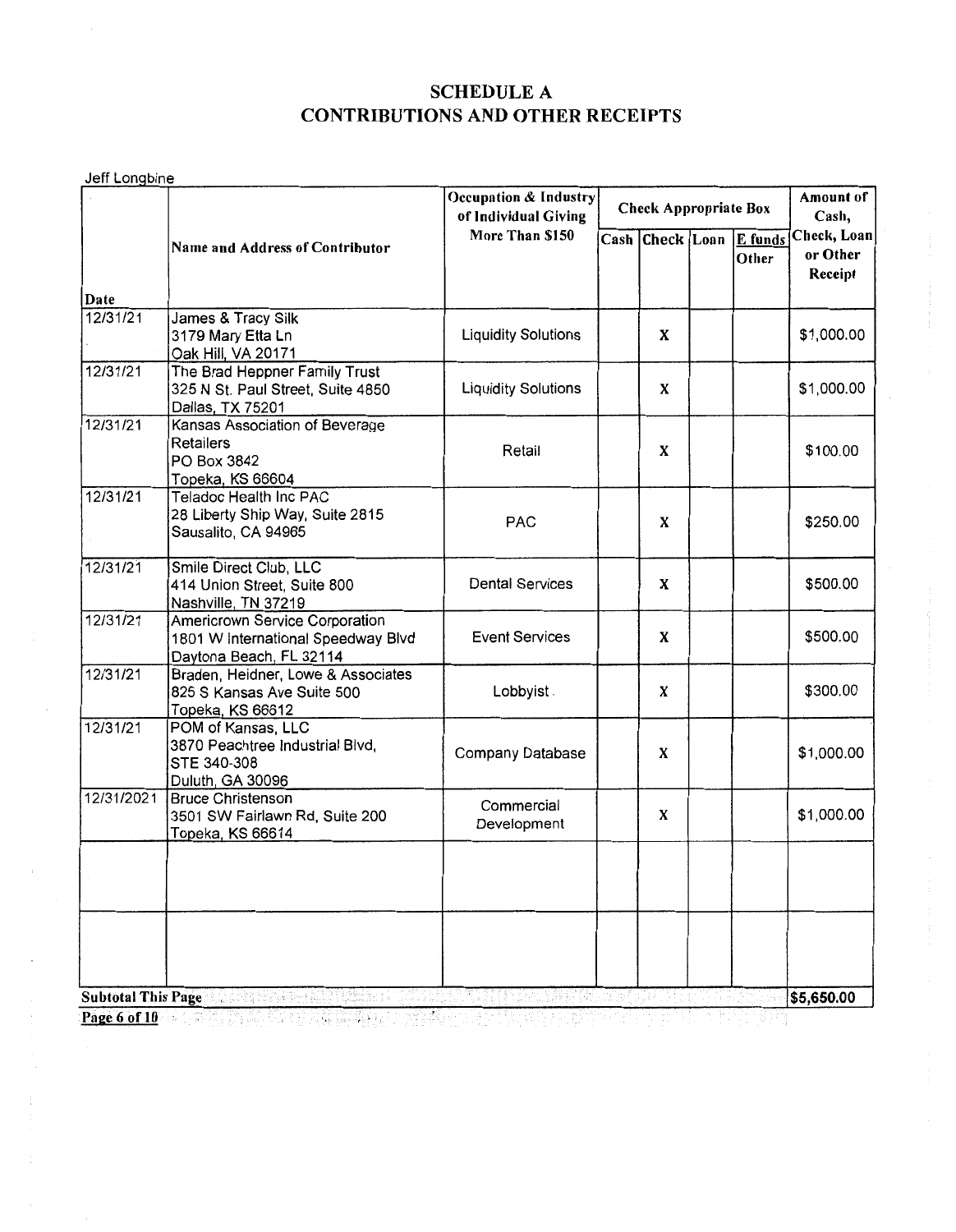|<br>Jeff Longbine Occupation & Industry Amount of of Individual Giving<br>More Than \$150<br>Cash Check Loan IE fun Cash, Check, Loan Name and Address of Contributor More Than \$150  $\overline{\text{Cash}}$  Check Loan  $\overline{\text{E}$  funds or Other **Other** Receipt Date  $\overline{\phantom{a}}$ **\$0.00**  Subtotal This Page . **Page 10 of 10** 

#### Complete if last page of Schedule A

Î

| Total Itemized Receipts for Period                       | \$32,650.00 |
|----------------------------------------------------------|-------------|
| Total Unitemized Contributions (\$50 or less)            | 50.00       |
| Sale of Political Materials (Unitemized)                 | \$0.00      |
| Total Contributions When Contributor Not Known           | 1\$0.00     |
| <b>TOTAL RECEIPTS THIS PERIOD (to line 2 of Summary)</b> | \$32,650.00 |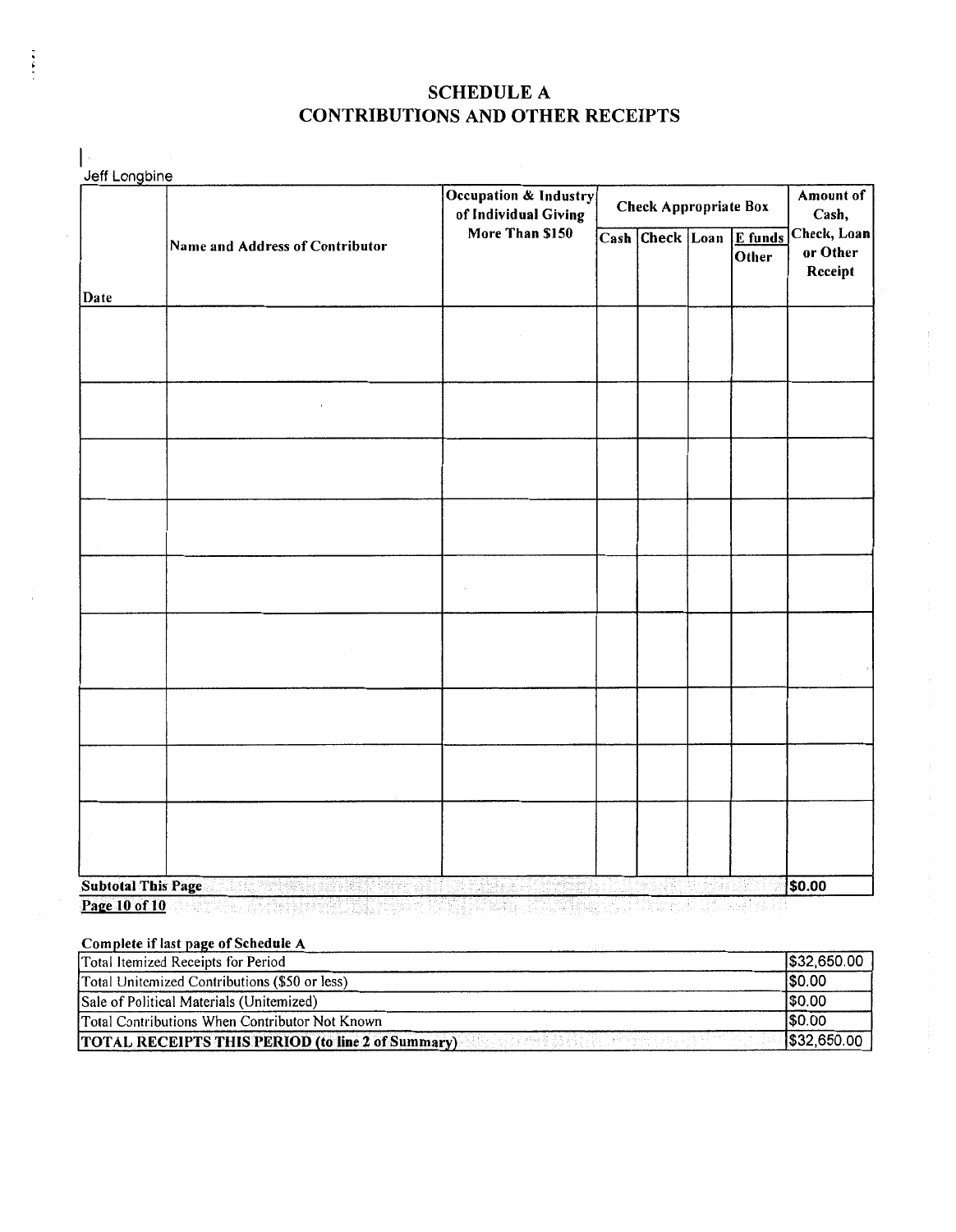### **SCHEDULE C EXPENDITURES AND OTHER DISBURSEMENTS Jan. 10, 2022**

#### **Jeff Longbine for Senate NAME OF CANDIDATE, PARTY COMMITTEE OR POLITICAL COMMITTEE**

| <b>DATE</b>        | <b>NAME &amp; ADDRESS</b>                                                                                         | PURPOSE OF EXPENDITURE<br>OR DISBURSEMENT | <b>AMOUNT</b> |
|--------------------|-------------------------------------------------------------------------------------------------------------------|-------------------------------------------|---------------|
|                    | 1/13/2021 ACH Payment                                                                                             | <b>Billing Fee</b>                        | \$4.95        |
|                    | 2/12/2021 ACH Payment                                                                                             | <b>Billing Fee</b>                        | \$4.95        |
|                    | 3/4/2021 Agier & Gaeddert Chartered<br>1225 W. 6th Ave., PO Box 704<br>Emporia, KS 66801                          | Bookkeeping                               | \$320.00      |
|                    | 3/4/2021 United States Postal Service<br>625 Merchant St.<br>Emporia, KS 66801                                    | Bookkeeping                               | \$322.00      |
|                    | 3/12/2021 ACH Payment                                                                                             | <b>Billing Fee</b>                        | \$4.95]       |
|                    | 3/19/2021 The Waaunsee County Signal-Enterprise<br>P.O. Box 158, 323 Missouri St.<br>Alma, KS 66401-0158          | Advertising                               | \$171.00      |
|                    | 4/14/2021 ACH Payment                                                                                             | <b>Billing Fee</b>                        | \$4.95        |
|                    | 5/12/2021 ACH Payment                                                                                             | <b>Billing Fee</b>                        | \$4.95        |
|                    | 5/18/2021 Suzanne Nelson<br>4800 SW Cedar Crest Rd<br>Topeka, KS 66606                                            | <b>Staff Bonus</b>                        | \$1,000.00    |
|                    | 6/14/2021 ACH Payment                                                                                             | <b>Billing Fee</b>                        | \$4.95        |
|                    | 7/14/2021 ACH Payment                                                                                             | <b>Billing Fee</b>                        | \$4.95        |
|                    | 8/10/2021 Brooke Marshall                                                                                         | 4H Donation - purchase animal             | \$700.00      |
|                    | 8/12/2021 ACH Payment                                                                                             | <b>Billing Fee</b>                        | \$4.95        |
|                    | 9/13/2021 ACH Payment                                                                                             | <b>Billing Fee</b>                        | \$4.95        |
|                    | 9/27/2021 Hawver's Capitol Report<br>Hawver News Company, LLC<br>3823 SW Wood Valley Dr.<br>Topeka, KS 66610-1124 | Membership renewal                        | \$180.00      |
|                    | 10/14/2021 ACH Payment                                                                                            | <b>Billing Fee</b>                        | \$4.95        |
|                    | 11/12/2021 ACH Payment                                                                                            | <b>Billing Fee</b>                        | \$4.95]       |
|                    | 12/13/2021 ACH Payment                                                                                            | <b>Billing Fee</b>                        | \$4.95        |
|                    | 12/13/2021 Recordnews<br>14690 Parallel<br>Basehor, KS 66007                                                      | Campaign mailing                          | \$11,068.48   |
|                    | 12/21/2021 Agler & Gaeddert Chartered<br>1225 W. 6th Ave., PO Box 704<br>Emporia, KS 66801                        | Bookkeeping                               | \$220.00      |
| 12/21/2021         | Junction City Area Chamber of Commerce<br>222 W. 6th St., PO Box 26<br>Junction City, KS 66441                    | 2022 Membership                           | \$100.00      |
| Subtotal This Page |                                                                                                                   | la dipi                                   | \$14,140.88   |
|                    | 단, 제품 사람에 참 잘 보여 봤다.<br>stera p                                                                                   |                                           | Page 1 of 2   |